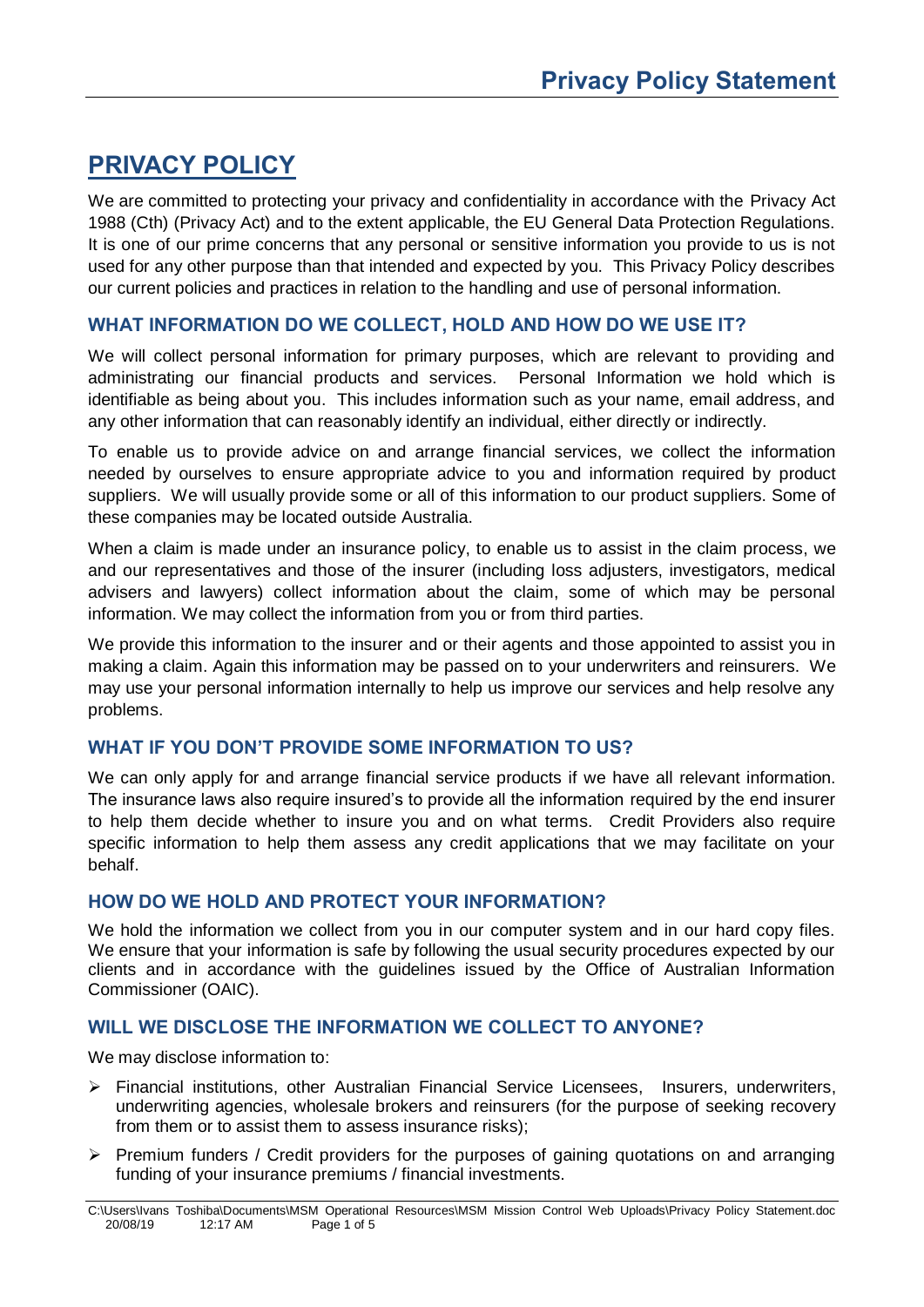- ➢ An investigator, assessor, State or Federal Health Authorities, lawyers, accountants, medical practitioners, hospitals or other professional advisors (for the purposes of investigating or assessing your claim);
- $\triangleright$  A lawyer or recovery agent (for the purpose of defending an action by a third party against you or for the purpose of recovery costs including your excess);
- $\triangleright$  Contractors who supply services to us, e.g. to handle mailings on our behalf.
- $\triangleright$  An immediate family member;
- $\triangleright$  Other companies in the event of a corporate sale, merger, reorganisation, dissolution or similar event

However, we will do our best to ensure that they protect the information in the same way that we do. We may provide this information to others if we are required to do so by law or under some unusual other circumstances which the Privacy Act permits. We do not sell, trade, or rent personal information to others.

#### **HOW CAN YOU ACCESS, CHECK, UPDATE OR CHANGE YOUR INFORMATION?**

Upon receipt of your written request from you and enough information to allow us to identify the information, we will disclose to you the personal information we hold about you. We will also correct, amend or delete any personal information that we agree is inaccurate. If you wish to access or correct your personal information please write to the Privacy Officer, C/- our office.

We do not charge for receiving a request for access to personal information or for complying with a correction request. We do however reserve the right to charge you for all reasonable costs and outgoings specifically incurred in meeting your request for information.

#### **YOUR CONSENT**

By asking us to provide you with our financial services, you consent to the collection and use of the information you have provided to us for the purposes described above.

#### **COMPLAINTS ABOUT PRIVACY**

Should you have a query or a complaint regarding a breach of privacy please our Complaints Officer who will handle the matter in accordance with our formal complaints handling procedures.

Your complaint can be lodged over the phone, via mail or email or you may wish to make an appointment with our Complaints Officer at a convenient time and location. We will do all that is reasonable in the circumstances to address your complaint.

The OAIC can investigate privacy complaints from individuals about our business if we are specifically caught by the [Privacy Act.](http://www.comlaw.gov.au/Series/C2004A03712) We also follow the Notifiable Data Breach obligations imposed by the Privacy Act.

Before a client can lodge a complaint with the OAIC, they will generally need to complain directly to ourselves and allow 30 days for it to respond. If they do not receive a response within 30 days, or they are dissatisfied with our response, they may then complain to the OAIC.

Complaints to the OAIC must be made in writing. Further information on the complaints process is available for clients wishing to complain regarding a Privacy Breach at [www.oaic.gov.au](http://www.oaic.gov.au/)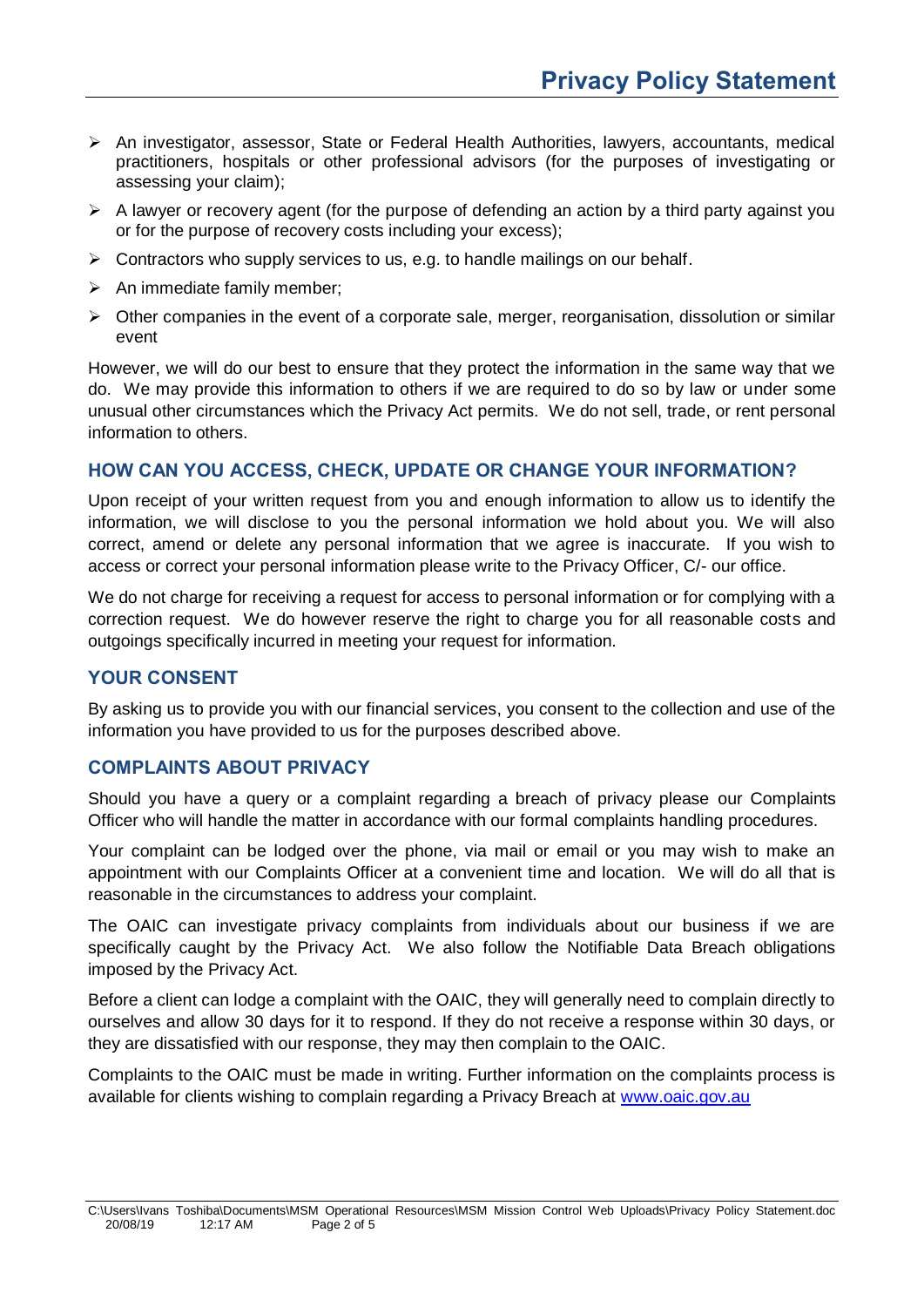## **INFORMATION SENT OVERSEAS**

In certain situations it is likely that that some or all of the Personal Information that you provide to us may be disclosed to businesses that operate overseas. This would only occur where the product provider / intermediary is based overseas – e.g. Lloyds of London syndicates or brokers and other overseas based insurers and intermediaries or in situations where we utilise "Cloud Computing" services that are situated outside Australia.

In all such cases, unless we expressly inform you and obtain your consent to the contrary, we commit to making reasonable enquiries to ensure that these organisations comply with their local privacy legislation where such legislation is comparable to the Australian legislation and to comply with the key components of Australian Privacy legislation in cases where their local legislation is considered inadequate or non-existent.

#### **WEBSITE PRIVACY ISSUES**

#### **Anonymous Data**

We use technology to collect anonymous information about the use of our website, for example when you browse our website our service provider may log your server address, the date and time of your visit, the pages and links accessed and the type of browser used. It does not identify you personally and we only use this information for statistical purposes and to improve the content and functionality of our website, to better understand our clients and markets and to improve our services.

#### **Cookies**

In order to collect this anonymous data we may use "cookies". Cookies are small pieces of information which are sent to your browser and stored on your computer's hard drive. Sometimes they identify users where the website requires information to be retained from one page to the next. This is purely to increase the functionality of the site. Cookies by themselves cannot be used to discover the identity of the user. Cookies do not damage your computer and you can set your browser to notify you when you receive a cookie so that you can decide if you want to accept it. Once you leave the site, the cookie is destroyed and no personal or other information about you is stored.

#### **Forms**

Our Website may allow visitors to submit information via Self-Service forms (Quotes, Claim Forms, Employment and Contact request). The information submitted via the Forms may not be encrypted. Should you be concerned about the confidentiality of any information provided by any Self Service forms please do not hesitate to lodge this information with us via phone or email.

We may also use your contact information that you supply on this website to send you requested product information and promotional material and to enable us to manage your ongoing requirements, e.g. renewals, and our relationship with you, e.g. invoicing, client surveys etc.

We may also notify you via direct marketing about new services and special offers, events or articles we think will be of interest to you. We may send you regular updates by email or by post on insurance matters. If you would rather not receive this information or do not wish to receive it electronically, email or write to us.

We may also use your information internally to help us improve our services and help resolve any problems.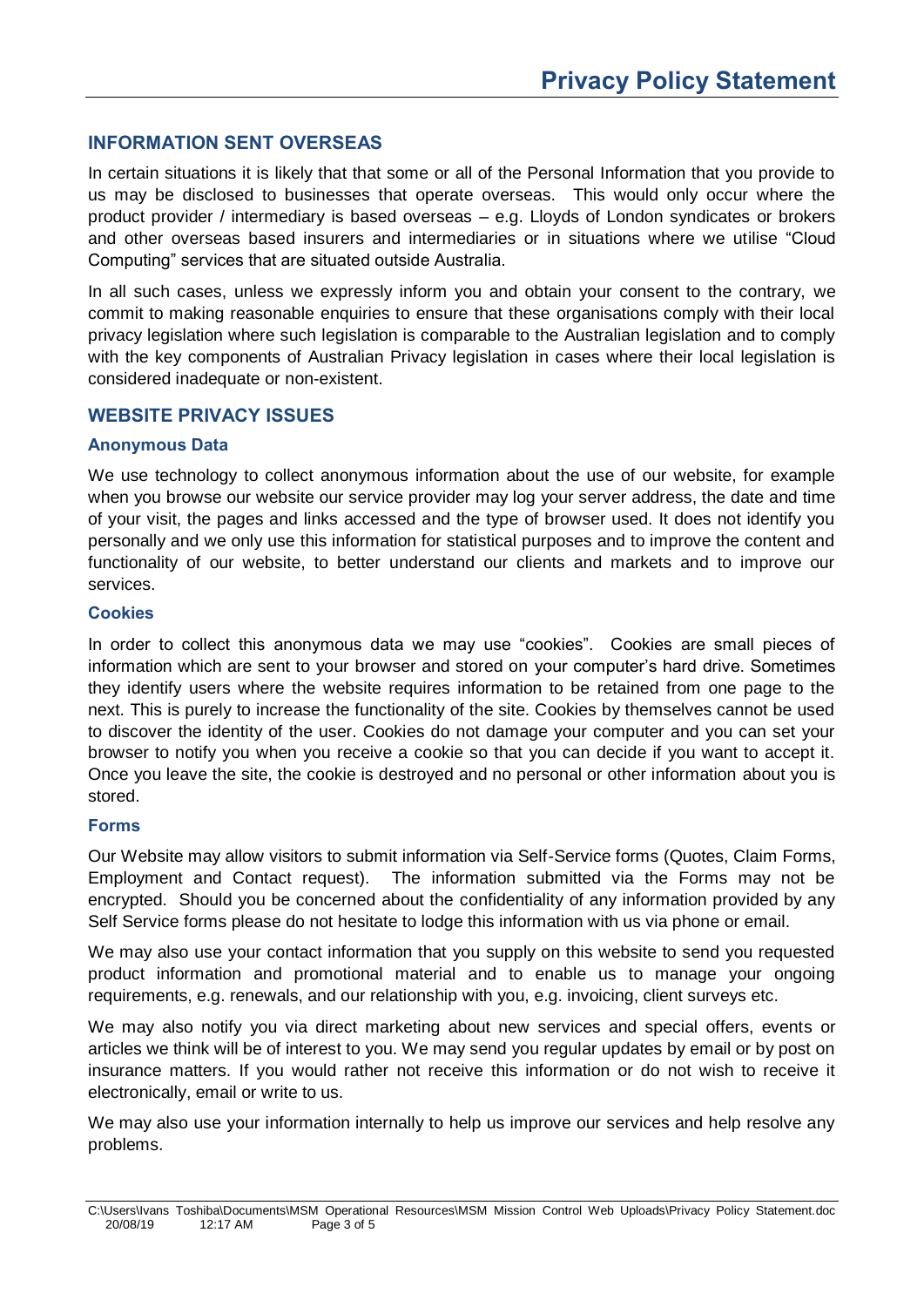# **GENERAL DATA PROTECTION REGULATION (GDPR) FOR THE EUROPEAN UNION (EU)**

We will comply with the principles of data protection set out in the GDPR for the purpose of fairness, transparency and lawful data collection and use.

We process your personal information as a Processor and/or to the extent that we are a Controller as defined in the GDPR.

We must establish a lawful basis for processing your personal information. The legal basis for which we collect your personal information depends on the data that we collect and how we use it.

We will only collect your personal information with your express consent for a specific purpose and any data collected will be to the extent necessary and not excessive for its purposes. We will keep your data safe and secure.

We will also process your Personal Information if it is necessary for our legitimate interests, or to fulfill a contractual or legal obligation.

We process your personal information if it is necessary to protect your life or in a medical situation, it is necessary to carry out a public function, a task of public interest or if the function has a clear basis in law.

We do not collect or process any personal information from you that is considered "Sensitive" Personal Information" relating to your sexual orientation or ethnic origin unless we have your explicit consent, or if it is being collected subject to and in accordance with the GDPR.

You must not provide us with your personal information if you are under the age of sixteen without the consent of your parent or someone who has parental authority for you. We do not knowingly collect or process the personal information of children.

# **YOUR RIGHTS UNDER THE GDPR**

If you are an individual residing in the EU, you have certain rights as to how your personal information is obtained and used. We comply with your rights under the GDPR as to how your personal information is used and controlled if you are an individual residing in the EU.

Except as otherwise provided in the GDPR, you have the following rights:

- $\triangleright$  To be informed how your personal information is being used;
- $\triangleright$  Access your personal information (we will provide you a free copy of it);
- $\triangleright$  To correct your personal information if it is inaccurate or incomplete;
- $\triangleright$  To delete your personal information (also known as the "right to be forgotten");
- ➢ To restrict processing of your personal information;
- $\triangleright$  To retain and reuse your personal information for your own purposes.
- $\triangleright$  To object to your personal information being used; and
- $\triangleright$  To object against automated decision making and profiling.

Please contact our Complaints Officer at any time to exercise your rights under the GDPR. We may ask you to verify your identity before acting on your requests.